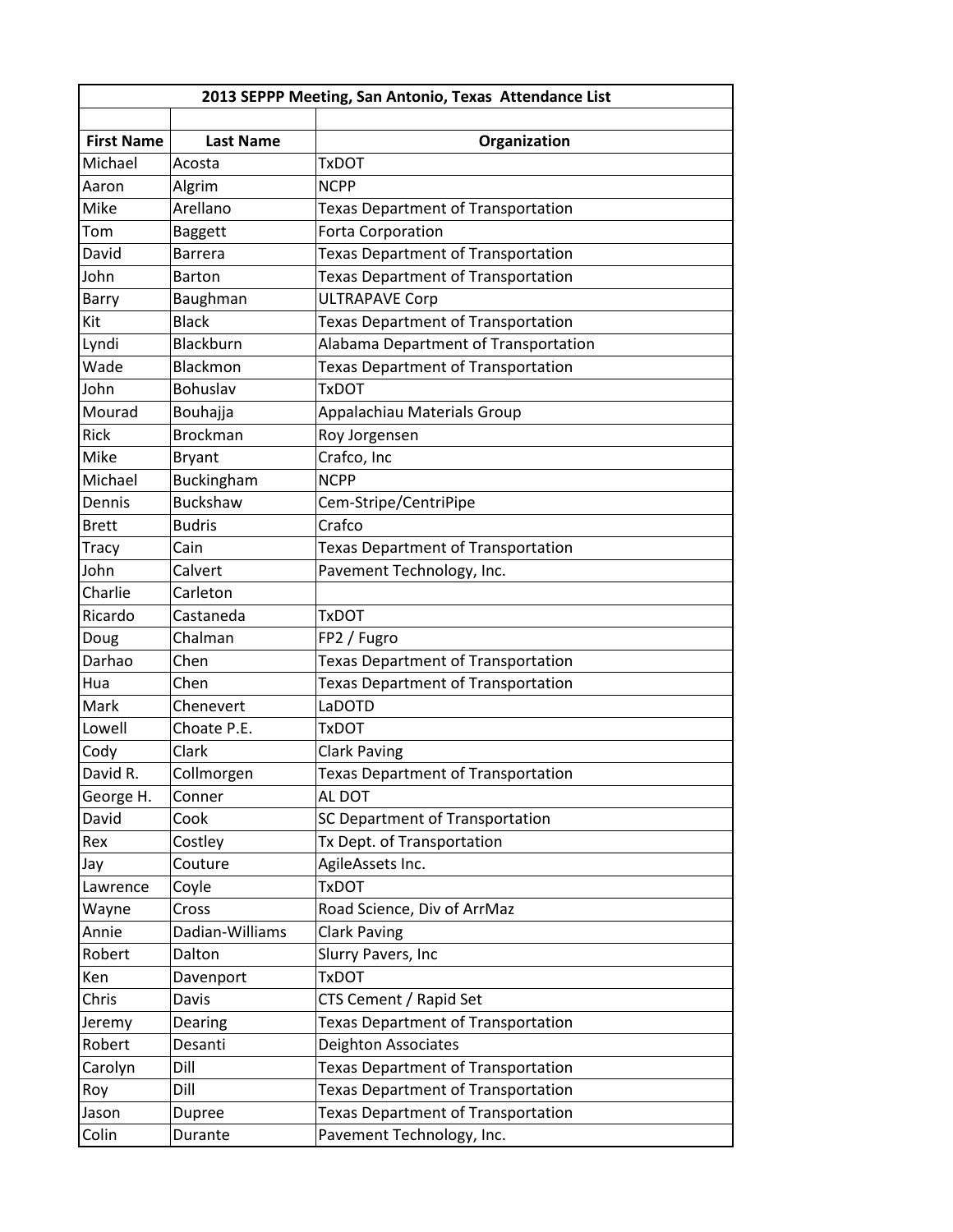| Cindy        | Estakhri       | Texas A&M Transportation                   |
|--------------|----------------|--------------------------------------------|
| Bill         | Evans          | Ergon Asphalt & Emulsions Inc.             |
| <b>Brian</b> | Fennell        | <b>Strawser Construction Inc.</b>          |
| Tom          | <b>Flowers</b> | Ergon Asphalt & Emulsions                  |
| John         | Fowler         | Florida Department of Transportation       |
| Shawn        | Fox            | <b>Texas Department of Transportation</b>  |
| Bill         | Frerichs       | Crafco                                     |
| Larry        | Galehouse      | <b>NCPP</b>                                |
| Daniel       | Garcia         | <b>TxDOT-Pharr District</b>                |
| Gregory      | Garner         | Kentucky Transportation Cabinet            |
| Chad         | Gemberling     | <b>Associated Asphalt</b>                  |
| Craig        | German         | <b>Deighton Associates</b>                 |
| Darlene C.   | Goehl, P.E.    | Texas Department of Transportation         |
| Thomas       | Graff          | <b>TxDOT</b>                               |
| <b>Brett</b> | Haggerty       | TxDOT                                      |
| Patte        | Hahn           | <b>NCPP</b>                                |
| Geoff        | Hall           | <b>Maryland SHA</b>                        |
| Kelly        | Hall           | <b>Fugro Roadware</b>                      |
| <b>Brian</b> | Hansen         | Dustrol, Inc.                              |
| Kent         | Hansen         | National Asphalt Pavement Association      |
| Tim          | Harrawood      | Vance Brothers, Inc.                       |
| Ronald       | Hatcher        | <b>Texas Department of Transportation</b>  |
| Mark         | Haworth        | <b>Blastrac</b>                            |
| Rich         | Hewitt         | Florida DOT                                |
| Howard       | Holland        | <b>TxDOT</b>                               |
| Feng         | Hong           | Texas Department of Transportation         |
| Matt         | Hunt           | <b>Heartland Asphalt Materials</b>         |
| John         | Hunter         | <b>Asphalt Systems</b>                     |
| Tom          | Hunter         | <b>Texas Department of Transportation</b>  |
| Chuck        | Ingram         | <b>Slurry Pavers</b>                       |
| Moussa       | Issa           | Georgia Department of Transportation       |
| Tom          | Johnston       | Texas Department of Transportation         |
| Josh         | Jones          | <b>Blastrac</b>                            |
| Corley-Lay   | Judith         | <b>NCDOT</b>                               |
| Peter        | Jungen         | Texas Department of Transportation         |
| Daniel       | Kerber         | <b>Corrective Asphalt Materials</b>        |
| Jeff         | Koebrick       | Convergent Concrete Technologies, LLC      |
| Michael      | Lee            | <b>Texas Department of Transportation</b>  |
| Robert       | Lee            | <b>TxDOT</b>                               |
| Joe          | Leidy          | <b>TxDOT</b>                               |
| Jenny        | Li             | <b>TxDOT</b>                               |
| Tara         | Liske          | Manitoba Transportation                    |
| Chris        | Lubbers        | Kraton Polymer                             |
| David        | Maner          | WV DOT                                     |
| Claudio      | Manissero      | <b>Premier Construction Products Group</b> |
| James        | Maxwell        | Tennessee DOT                              |
| Kevin        | McGlumphy      | Road Science - Division of ArrMaz          |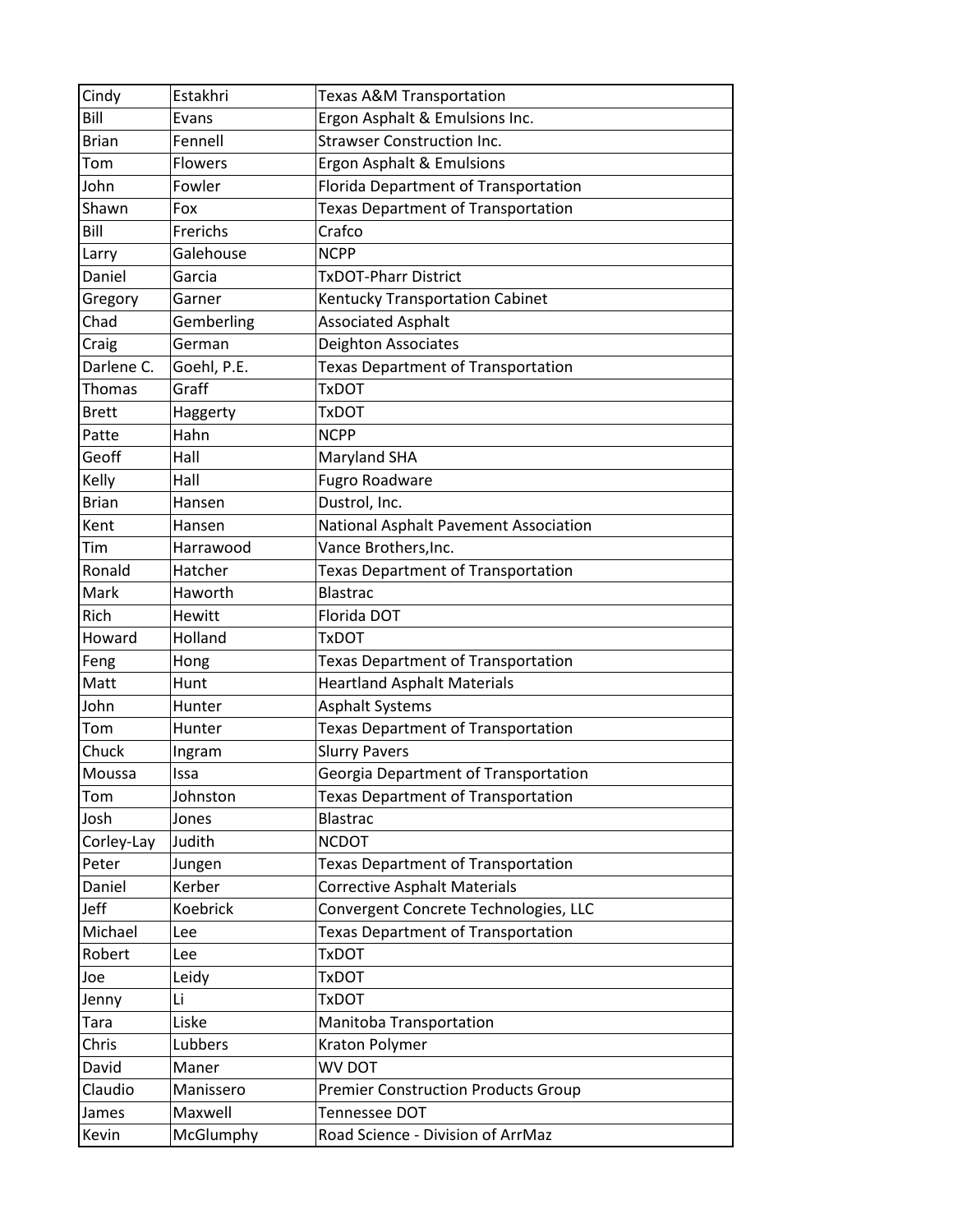| Thomas         | Medvick        | WV DOT                                       |
|----------------|----------------|----------------------------------------------|
| Magdy          | Mikhail        | <b>TXDOT</b>                                 |
| <b>Brian</b>   | Mintz          | Phoscrete Corporation                        |
| Richard        | Mitchell       | Mobile County Public Works                   |
| Pete           | Montenegro     | Kraton Performance Polymers                  |
| Paul           | Montgomery     | <b>Texas Department of Transportation</b>    |
| Ted            | Moore          | <b>TxDOT</b>                                 |
| Don            | <b>Moors</b>   | MWV Asphalt Innovations Group                |
| Tony           | Moran          | <b>Texas Department of Transportation</b>    |
| Edward         | Morgan         | <b>TxDOT</b>                                 |
| Phillip        | Moss           | RoadScience                                  |
| Jim            | Moulthrop      | FP <sub>2</sub>                              |
| Steven         | Muncy          | <b>BASF</b>                                  |
| Andy           | Naranjo        | <b>TxDOT</b>                                 |
| Paul           | Norman         | <b>Texas Department of Transportation</b>    |
| Jay            | <b>Norris</b>  | Tennessee DOT                                |
| Mary Gayle     | Padmos         | Montana DOT                                  |
| Al             | Palmer         | Road Science - Division of ArrMaz            |
| Heath          | Patterson      | Mississippi Department of Transportation     |
| Willis         | Peltier        | <b>Strawser Construction Inc.</b>            |
| Eric           | Pitts          | Georgia Department of Transportation         |
| Jim            | Preskenis      | <b>Premier Construction Products Group</b>   |
| Gordon         | Proctor        | <b>Proctor and Associates</b>                |
| Dan            | Quire          | Wright Asphalt Products Co.                  |
| Randy          | Ralson         | <b>Texas Department of Transportation</b>    |
| <b>Bob</b>     | Ratcliff       | <b>Texas Department of Transportation</b>    |
| Derek          | Ratkowski      | Phoscrete Corporation                        |
| Jared          | Ray            | <b>LADOTD</b>                                |
| <b>Barrett</b> | Reese          | Trinity Expanded Shale and Clay              |
| Joe            | Reynolds       | Associated Asphalt / SeAco Asphalt Emulsions |
| Caleb          | Riemer         | <b>ODOT</b>                                  |
| Elias          | Rmeili         | <b>Texas Department of Transportation</b>    |
| Mary           | <b>Robbins</b> | Auburn University                            |
| John           | Roberts        | IGGA/ACPA                                    |
| Luis           | Rodriguez      | <b>FHWA</b>                                  |
| Matthew        | Ross           | Penhall company IGGA                         |
| Joe            | Rountree       | <b>BASF Corporation</b>                      |
| Mark           | Rudolph        | Wright Asphalt Products, Co                  |
| <b>Tomas</b>   | Saenz          | <b>Texas Department of Transportation</b>    |
| Lauren         | Schmitz        | Pathway Services, Inc.                       |
| Michael        | Schneider      | <b>Texas Department of Transportation</b>    |
| Tom            | Scullion       | Texas A & M                                  |
| <b>Cliff</b>   | Selkinghaus    | <b>SCDOT</b>                                 |
| Jimmy          | Si             | <b>TxDOT</b>                                 |
| Lance          | <b>Simmons</b> | <b>Texas Department of Transportation</b>    |
| Wendy          | <b>Simmons</b> | <b>Texas Department of Transportation</b>    |
| Rusty          | Smallwood      | Western Emulsions, Inc.                      |